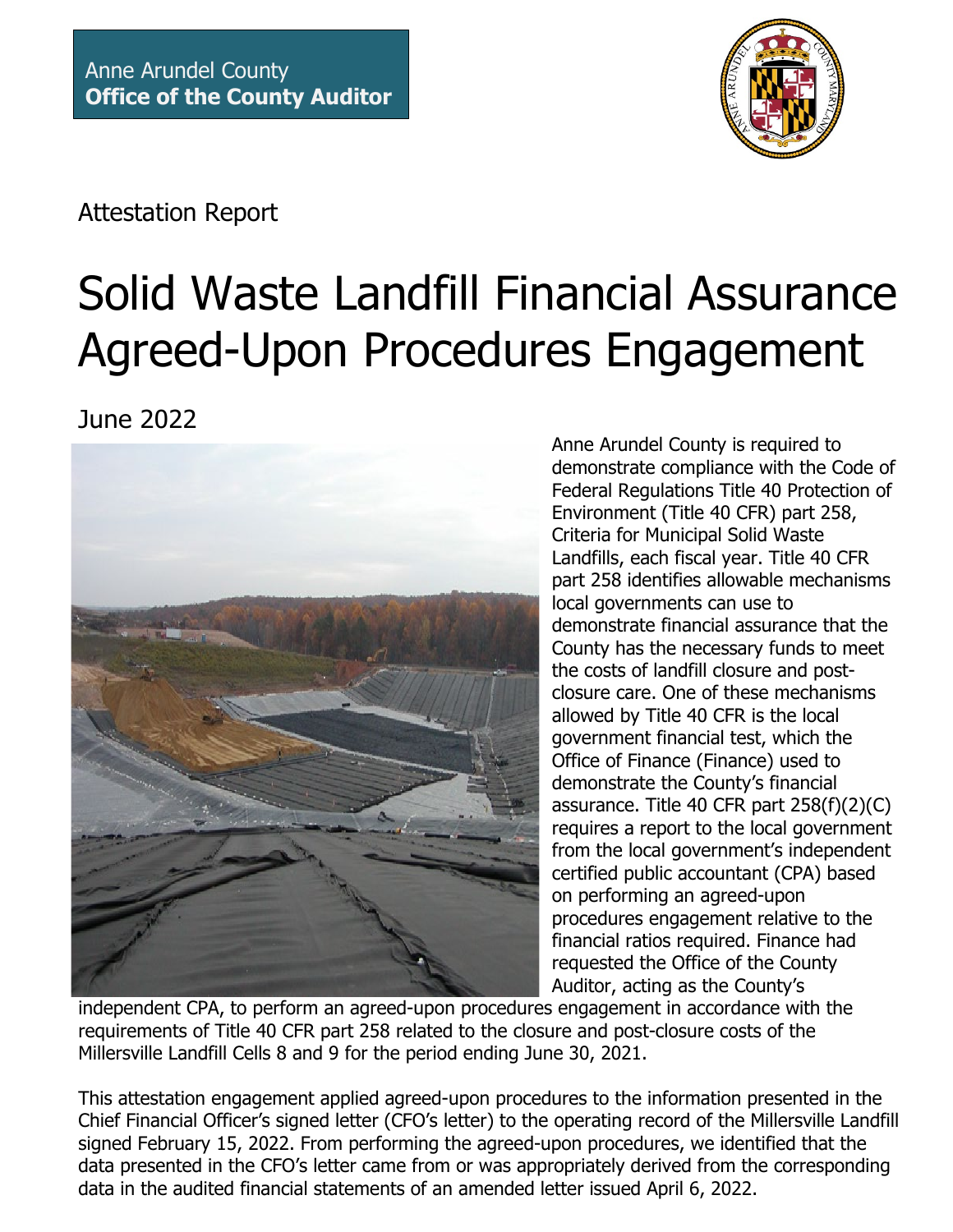#### **Anne Arundel County Council**

Council Chair Lisa D. B. Rodvien Council Vice Chair Andrew Pruski Councilmember Amanda Fiedler Councilmember Jessica Haire Councilmember Sarah F. Lacey Councilmember Allison M. Pickard Councilmember Nathan Volke

### **Anne Arundel County Executive**

Steuart Pittman

The Office of the County Auditor was created by the Anne Arundel County Charter as an independent office reporting to the County Council to help establish accountability and improve County services. Annually, we perform an agreed-upon procedures engagement relative to the requirements of Title 40 CFR part 258 solely at the request of the Office of Finance.

This report is intended solely for the use of the County Council, Anne Arundel County Management, the Maryland Department of the Environment, and the U.S. Environmental Protection Agency. We acknowledge the cooperation extended to us during the course of the agreed-upon procedures engagement by the Office of Finance.

Copies of our special reports are available at https://www.aacounty.org/departments/auditor/land-assurance-reports/

## **To Obtain Further Information**

Office of the County Auditor 60 West Street, Suite 405 Annapolis, Maryland 21401 **Phone:** (410) 222-1138 **Maryland Relay:** 7-1-1

**E-mail:** [audit-line@aacounty.org](mailto:audit-line@aacounty.org) **Website:** [www.aacounty.org/departments/auditor](http://www.aacounty.org/departments/auditor)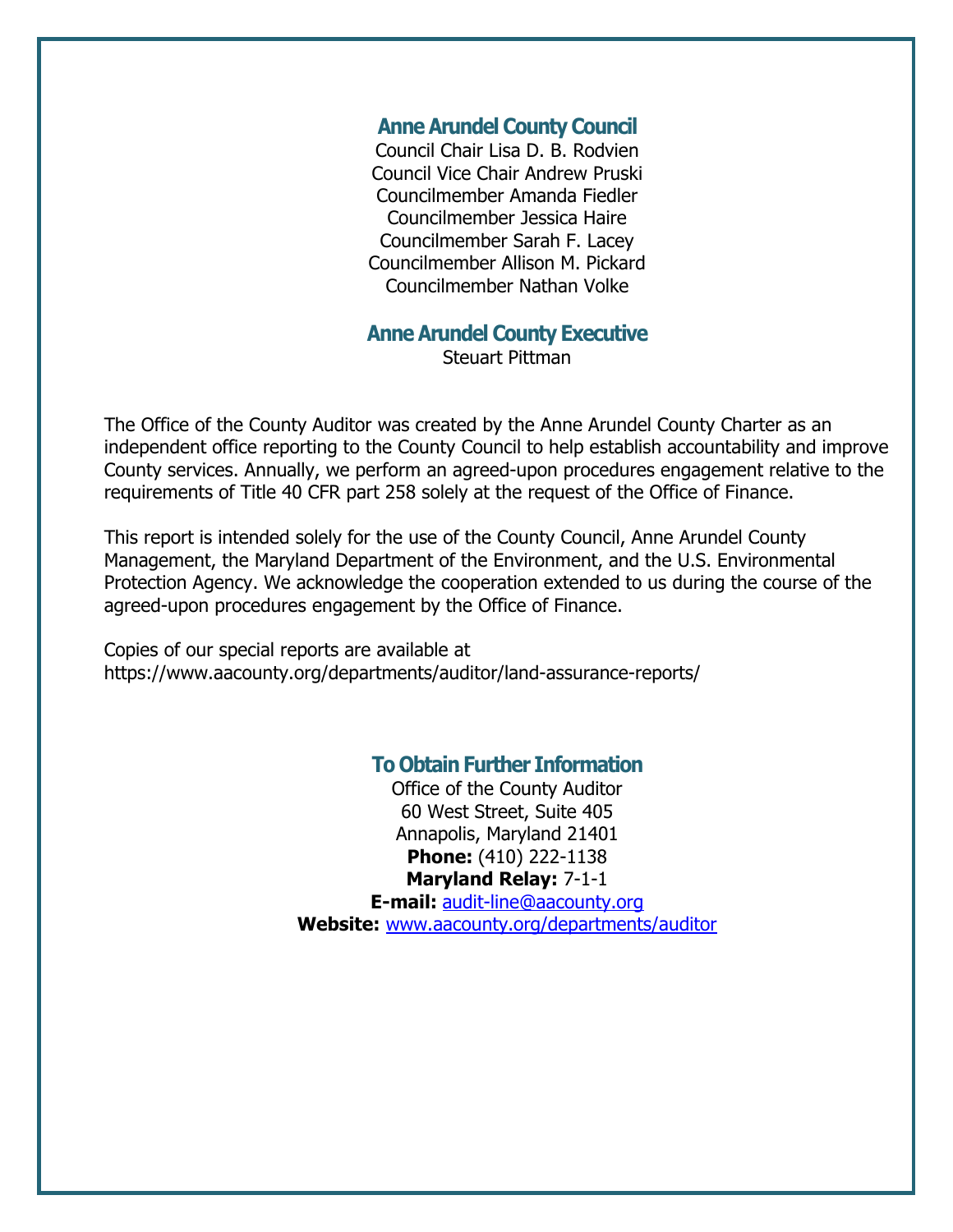## Background and Agreed-Upon **Procedures**

The Millersville Landfill is located in Severn, MD and is the only active MSWLF owned by Anne Arundel County. The Facility is operated by the County's Department of Public Works, Bureau of Waste Management Services.

Contents<br>
Engagement Results<br>
3 Engagement Results 3 Methodology and Attestation Standards 5

Cover: Millersville Landfill – Liners placed in cells during construction to prevent potential soil and environment contamination provided by the Department of Public Works.

This agreed-upon procedures engagement was initiated based on a formal request from the Office of Finance (Finance) to perform in evaluating Anne Arundel County's compliance with the Code of Federal Regulations Title 40 Protection of Environment (Title 40 CFR) part 258 for the period ending June 30, 2021. Title 40 CFR part 258 requires all owners or operators of municipal solid waste landfills (MSWLFs) to demonstrate financial assurance that funds necessary to meet closure and post-closure care activities are available. Title 40 CFR part 258 permits the owner or operator of a MSWLF to use the local government financial test to demonstrate closure, post-closure care, and/or corrective action financial assurance.

To meet the requirements of the local government financial test, a local government must satisfy either the bond rating requirement, which requires the government to have an investment grade bond rating (i.e., AAA, AA, A, or BBB as issued by Standard and Poor's, or Aaa, Aa, A or Baa as issued by Moody's) on all outstanding general obligation bonds or meet certain financial ratios. If satisfying with certain financial ratios, the MSWLF owner or operator must satisfy each of the following financial ratios based on the owner or operator's most recent audited annual financial statement:

- 1. A ratio of cash plus marketable securities to total expenditures greater than or equal to 0.05, and
- 2. A ratio of annual debt service to total expenditures less than or equal to 0.20.

A local government is not allowed to use this mechanism if it is currently in default on any outstanding general obligation bond; has any outstanding general obligation bonds rated lower than BBB as issued by Standard and Poor's or Baa as issued by Moody's; operated at a deficit equal to five percent or more of total annual revenue in each of the previous two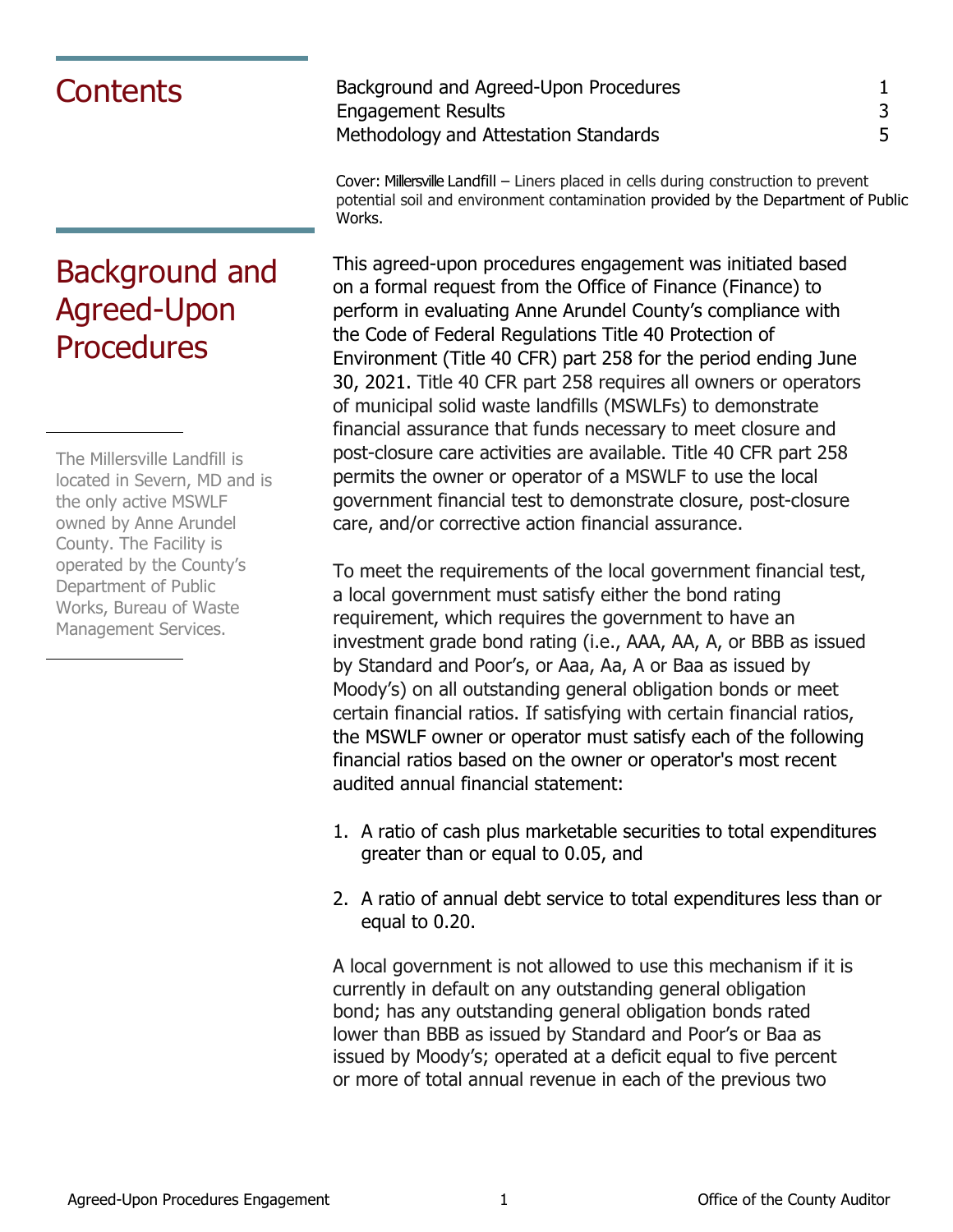fiscal years; or received an adverse opinion, disclaimer of opinion, or other qualified opinion from the independent certified public accountant auditing its financial statements.

We have performed the procedures enumerated below, which were agreed to by the Controller of Anne Arundel County serving as the Chief Financial Officer (CFO) for the County, on the data contained in the CFO's letter of the Millersville Landfill Cells 8 and 9 signed February 15, 2022. We performed these procedures solely to assist the Controller in evaluating Anne Arundel County's compliance with Title 40 CFR part 258 for the period ending June 30, 2021. The subject matter in the CFO's letter and the sufficiency of these procedures are solely the responsibility of the Controller. Therefore, we make no representation regarding the sufficiency of the procedures described below either for the purpose for which this report has been requested or for any other purpose.

The procedures are as follows:

- 1. We agreed the amounts specified in the CFO's letter with the corresponding amounts in the audited fiscal year 2021 (FY21) financial statements.
- 2. We recalculated amounts that we could not directly take from the audited FY21 financial statements using the data appropriately derived from the audited financial statements.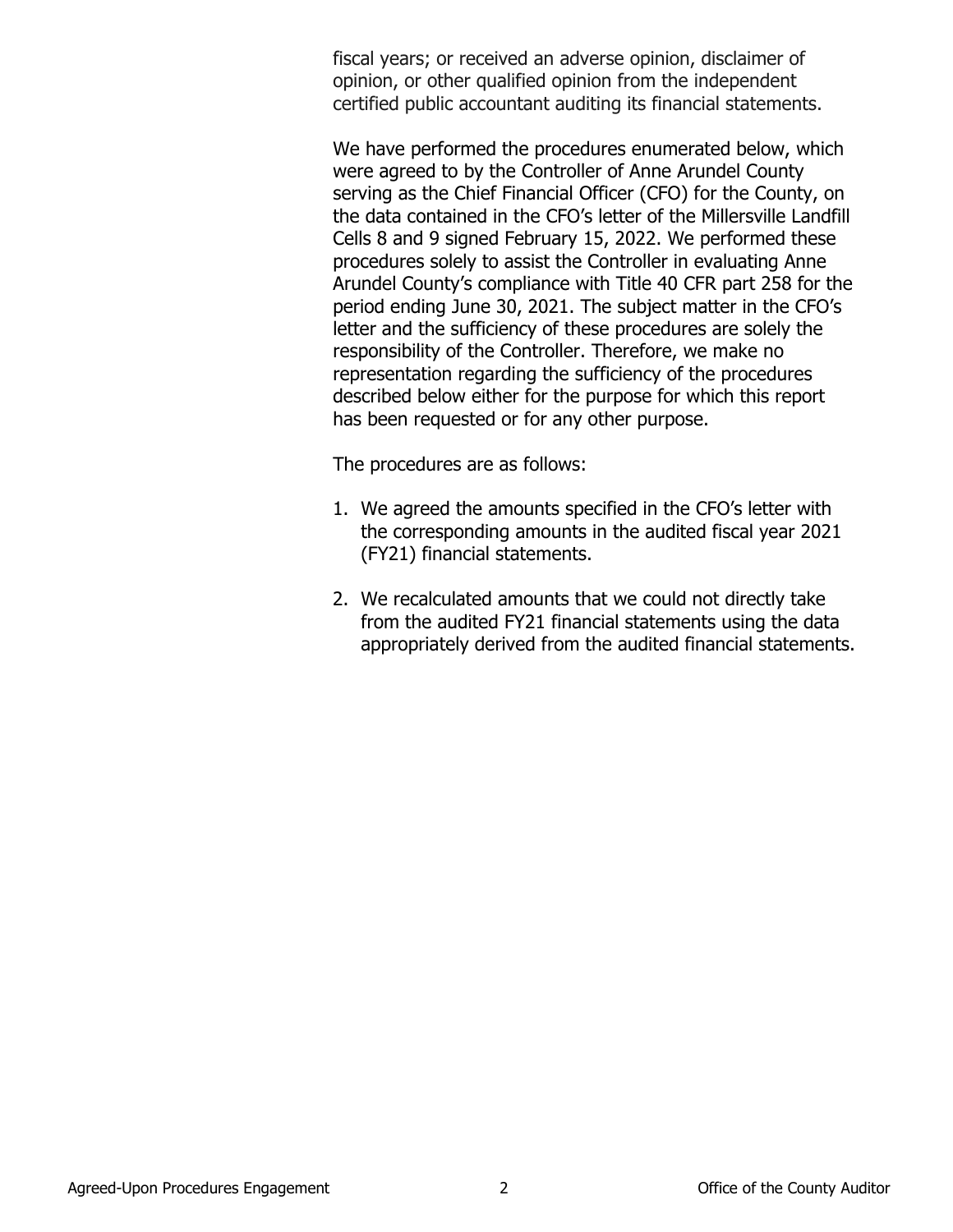## Engagement **Results**

We identified that the CFO's letter signed February 15, 2022 did not contain accurate amounts for costs recognized in the financial statements associated with closure and post-closure of landfills which stopped accepting trash in 1983 and 1993, respectively, and Millersville Landfill Cells 1 through 7. As a result, Finance provided an updated CFO's letter dated April 6, 2022, which accurately presented the closure and post-closure costs associated with the aforementioned closed landfills. Therefore, the data presented in the CFO's letter came from or was appropriately derived from the corresponding data in the audited financial statements.

In addition to performing the agreed-upon procedures, we concur with the statements listed below that were included within the CFO's letter:

- 1. The County did not operate at a deficit equal to five percent or more of the total annual revenue in each of the two past fiscal years.
- 2. The annual financial statements were prepared in conformity with accounting principles generally accepted for governments.
- 3. An independent certified public accountant (CPA) audited the annual financial statements.
- 4. The annual financial statements did not receive an adverse opinion, disclaimer of opinion, or other qualified opinion from the independent CPA.
- 5. The County is not in default on any outstanding general obligation bonds.
- 6. The County does not have any outstanding general obligation bonds rated lower than BBB as issued by Standard & Poor's, or Baa as issued by Moody's.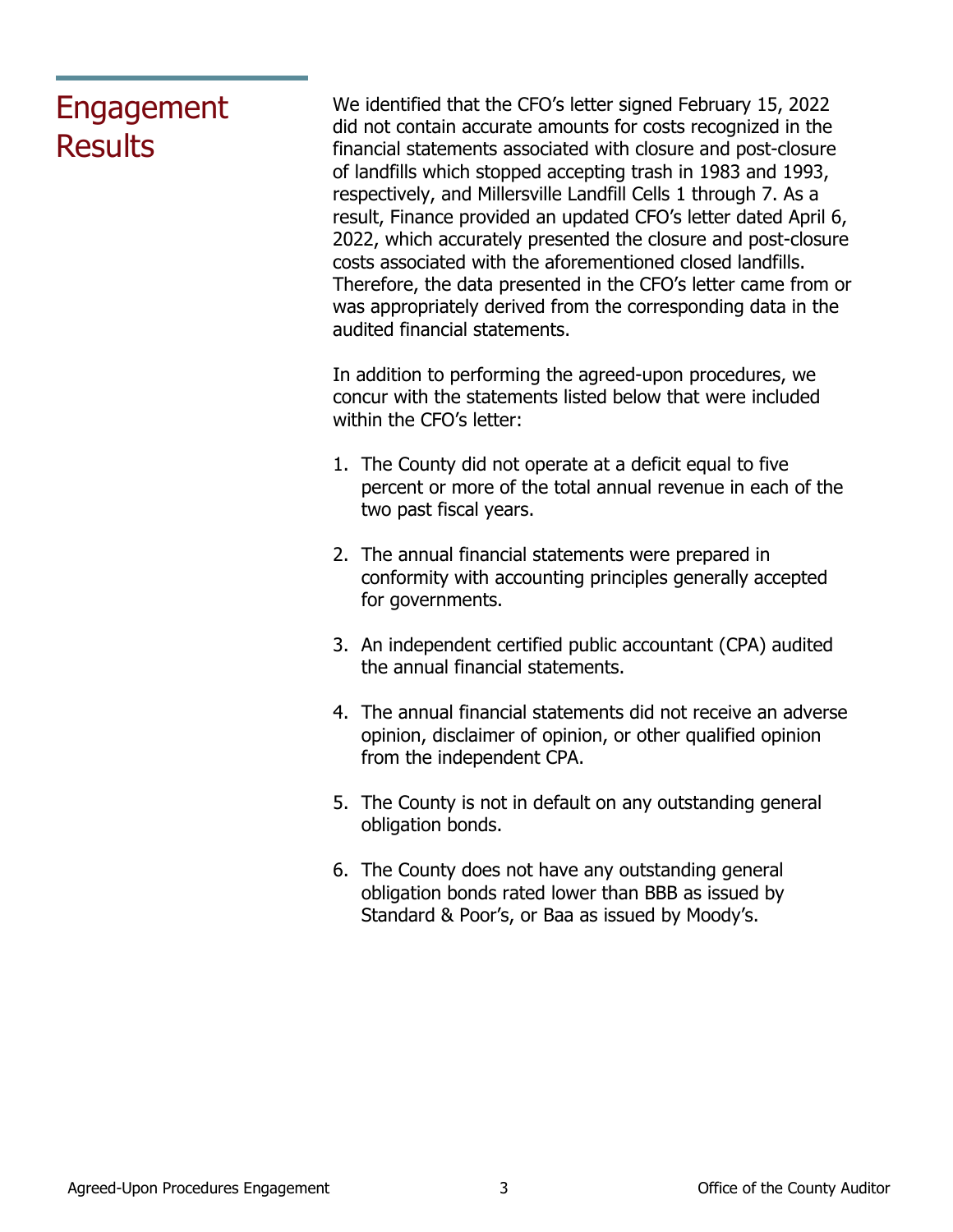| <b>Methodology</b>              | To complete this agreed-upon procedures engagement, we took the<br>following steps:                                                                                                                  |
|---------------------------------|------------------------------------------------------------------------------------------------------------------------------------------------------------------------------------------------------|
|                                 | • Obtained and reviewed the CFO's letter, FY21 Annual<br>Comprehensive Financial Report, and supporting schedules and<br>documents.                                                                  |
|                                 | • Interviewed County personnel in regards to the process performed<br>to compile information presented in the CFO's letter.                                                                          |
|                                 | • Reviewed the applicable federal code and regulatory guidance<br>related to MSWLFs.                                                                                                                 |
|                                 | • Communicated our results to Finance.                                                                                                                                                               |
| Attestation<br><b>Standards</b> | The Office of the County Auditor performed this attestation in<br>accordance with standards contained in Government Auditing<br>Standards issued by the Comptroller General of the United<br>States. |
|                                 | We were not engaged to and did not perform an examination or<br>review, the objective of which would be the expression of an                                                                         |

review, the objective of which would be the expression of an opinion or limited assurance on the County's compliance with Title 40 CFR part 258. Accordingly, we do not express such an opinion or assurance.